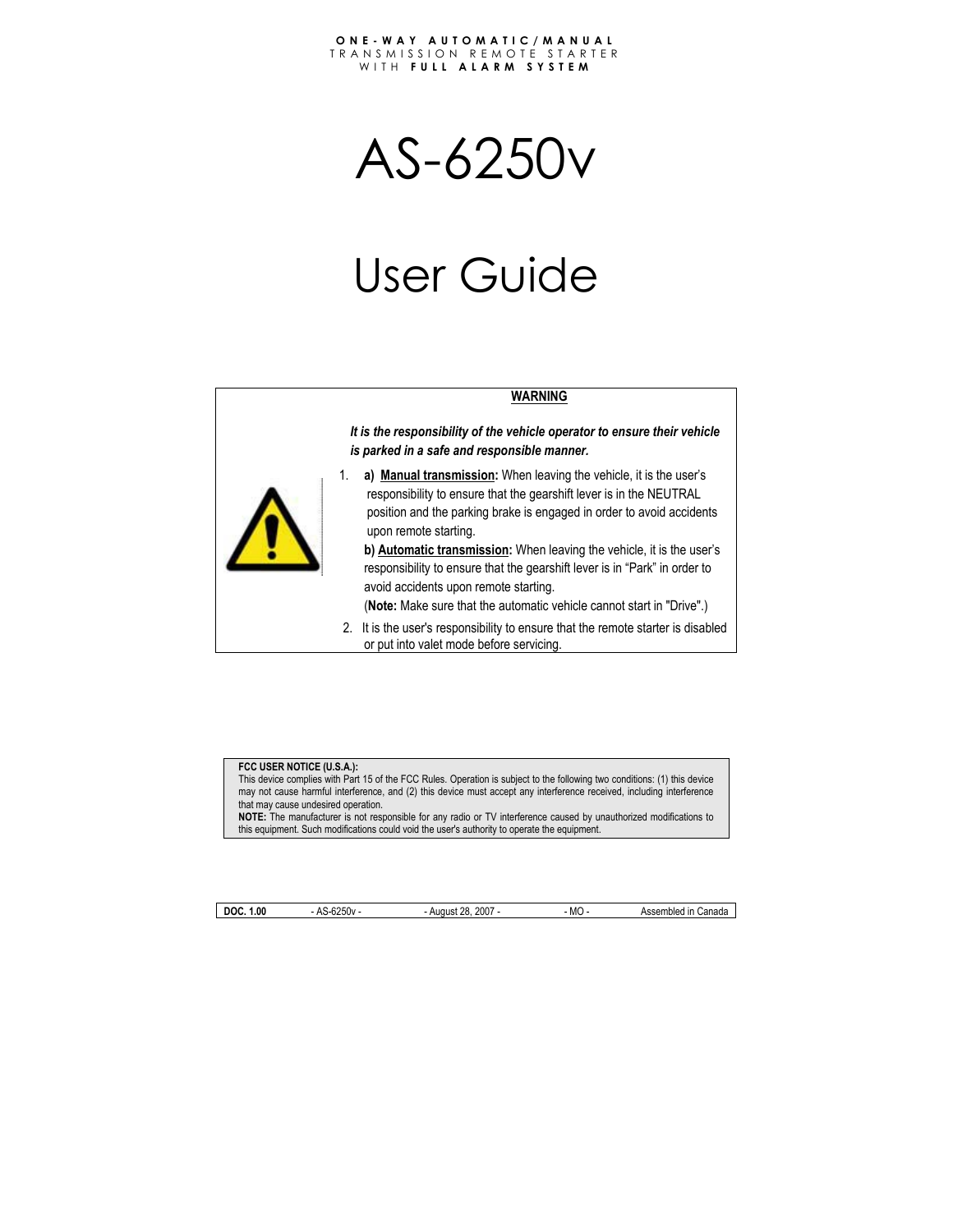# Table of Contents

| <b>Transmitter Part Number and Module Serial</b> |  |  |
|--------------------------------------------------|--|--|
|                                                  |  |  |
|                                                  |  |  |
|                                                  |  |  |
| Remote-starting Your Vehicle  4                  |  |  |
| Setting Your Vehicle into Ready Mode  4          |  |  |
|                                                  |  |  |
|                                                  |  |  |
|                                                  |  |  |
| Windshield Wipers & Radio & Headlights  4        |  |  |
|                                                  |  |  |
|                                                  |  |  |
|                                                  |  |  |
|                                                  |  |  |
|                                                  |  |  |
|                                                  |  |  |
|                                                  |  |  |
|                                                  |  |  |
|                                                  |  |  |
|                                                  |  |  |
|                                                  |  |  |
|                                                  |  |  |

| Shock Sense And Warn-Away Sense 10 |
|------------------------------------|
|                                    |
| Open Zone Notification 11          |
| Ignition-Controlled Door Locks 11  |
|                                    |
|                                    |
|                                    |
|                                    |
|                                    |
|                                    |
|                                    |
|                                    |
|                                    |
| Parking Lights Flash Rate          |
|                                    |
| LIMITED LIFETIME WARRANTY  15      |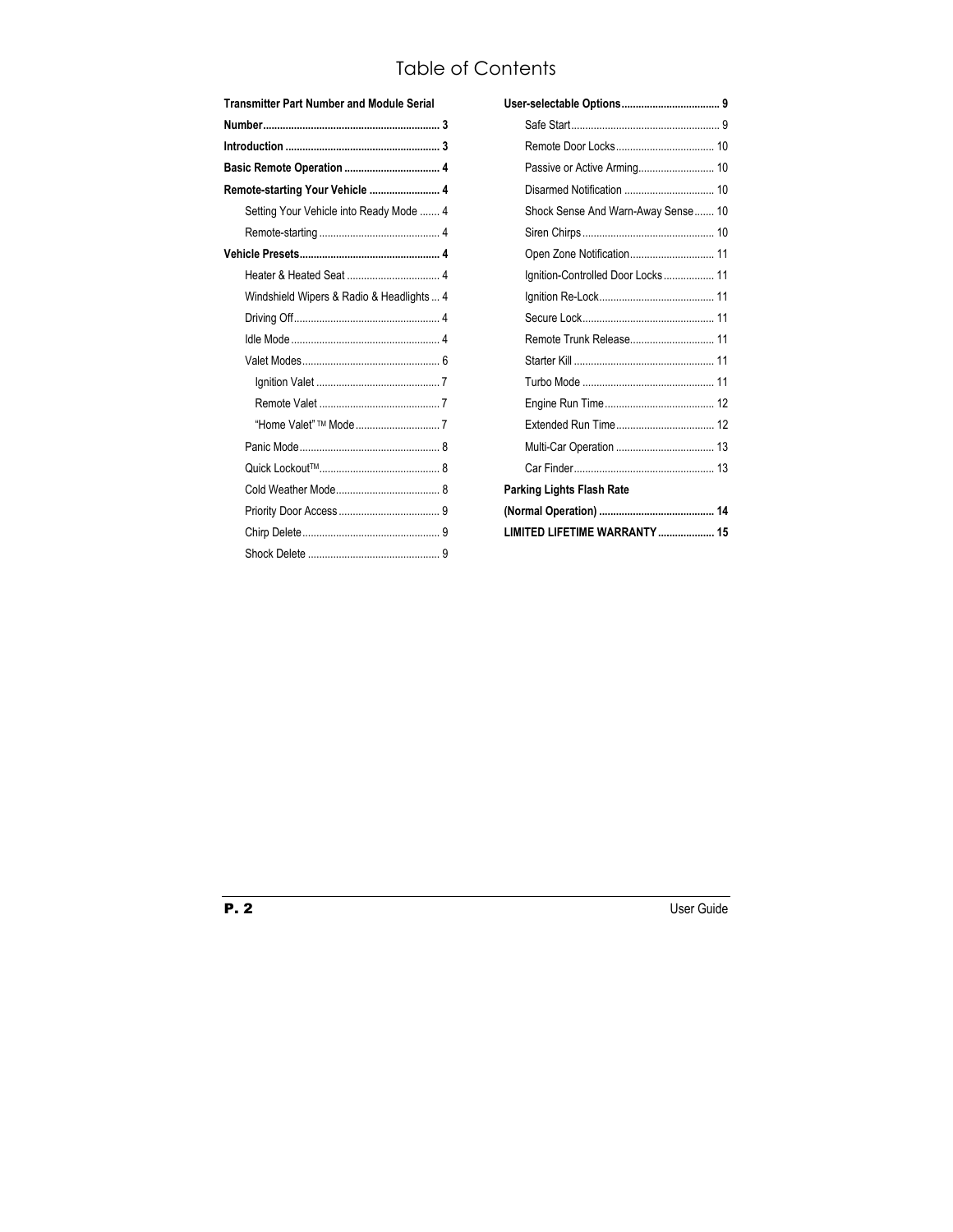| You will find in the boxes below information concerning your<br>Transmitter and your Module.                                                                                       |
|------------------------------------------------------------------------------------------------------------------------------------------------------------------------------------|
| We have entered the Transmitter Part Number. Should you need to<br>order a new Transmitter, you will need to provide us with the<br>Transmitter Part Number that is printed below. |
| The second section is to contain the Module's Serial Number. Please<br>make sure the installer has taken the time to enter your Module Serial<br>Number within that box.           |
| Thank You.                                                                                                                                                                         |

Transmitter Part Number:

The installer is to write in the boxes below the Module's serial number and the location of the Valet Switch.

| Module Serial Number:                   |  |  |  |
|-----------------------------------------|--|--|--|
|                                         |  |  |  |
| Valet Switch is located (if installed): |  |  |  |
|                                         |  |  |  |

Introduction

This Module is a state-of-the-art combination of an Alarm system and a remote car starter. It represents a major breakthrough in vehicle security technology and remote starter systems. This unit is distributed with a super-heterodyne antenna with range of up to 1500 feet / 450 m.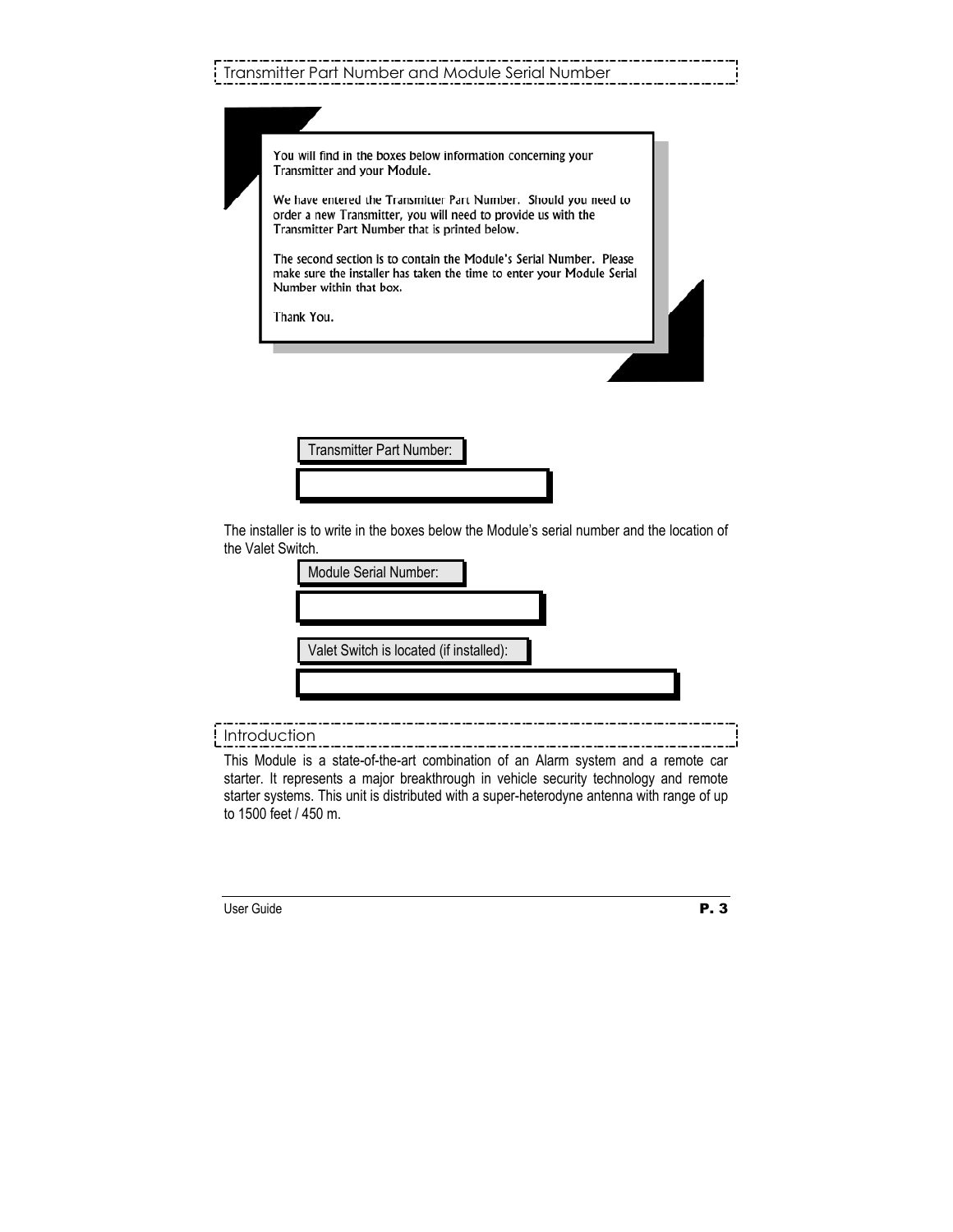# Basic Remote Operation

This system is equipped with a 5-button multi-channel transmitter. It can operate two independent identically-equipped vehicles (see **Multi-Car Operation** for second-car transmitter functions).

#### **The functions of the transmitter are as follows:**



**Note:** Pressing the **LOCK** and **UNLOCK** buttons at the same time will activate the **AUX 2** output.

## Remote-starting Your Vehicle

If your vehicle has an **automatic transmission**, simply press the **START** button to remote start your vehicle. Skip the next steps on to "Remote-starting".

**Warning:** If you vehicle has an automatic transmission and the parking lights flash 15 times after pressing the **START** button, the parking brake is connected to ground. It is **imperative** that you see your installer and have him disconnect the wire.

Setting Your Vehicle into Ready Mode

If your vehicle has a **manual transmission** you must read the following indications. In order to start the vehicle by remote, the unit must first be set to Ready Mode. If the unit is not set to Ready Mode, it cannot remote start the vehicle.

Please note that Ready Mode can be enabled by the remote or the handbrake, depending on the option that was selected by your installer. Therefore, you must follow the appropriate procedure between the two described below in order to set your vehicle into Ready Mode.

Once the system is set to Ready Mode, the vehicle can be remote started and stopped at any time. The system will exit Ready Mode if a door, the hood or the trunk is opened, if the brake pedal is pressed, if the parking brake is disengaged or if the ignition key is turned to the **IGNITION ON (RUN)** position.

#### **To set the system to Ready Mode:**

|                  | If Ready Mode is enabled by remote                                                                                                        | If Ready Mode is enabled by handbrake                                                                                                                                                  |
|------------------|-------------------------------------------------------------------------------------------------------------------------------------------|----------------------------------------------------------------------------------------------------------------------------------------------------------------------------------------|
| $\overline{1}$ . | neutral position.                                                                                                                         | Ensure that all the doors, hood and trunk are closed. Make sure that the gear selector is in the                                                                                       |
| 2.               | With the engine already running, apply the<br>parking brake once and release the brake<br>pedal.<br>Make sure to release the brake pedal. | 2. With the engine already running, apply the<br>parking brake twice and release the brake<br>pedal.<br>Make sure to release the brake pedal.<br>The parking lights will flash 3 times |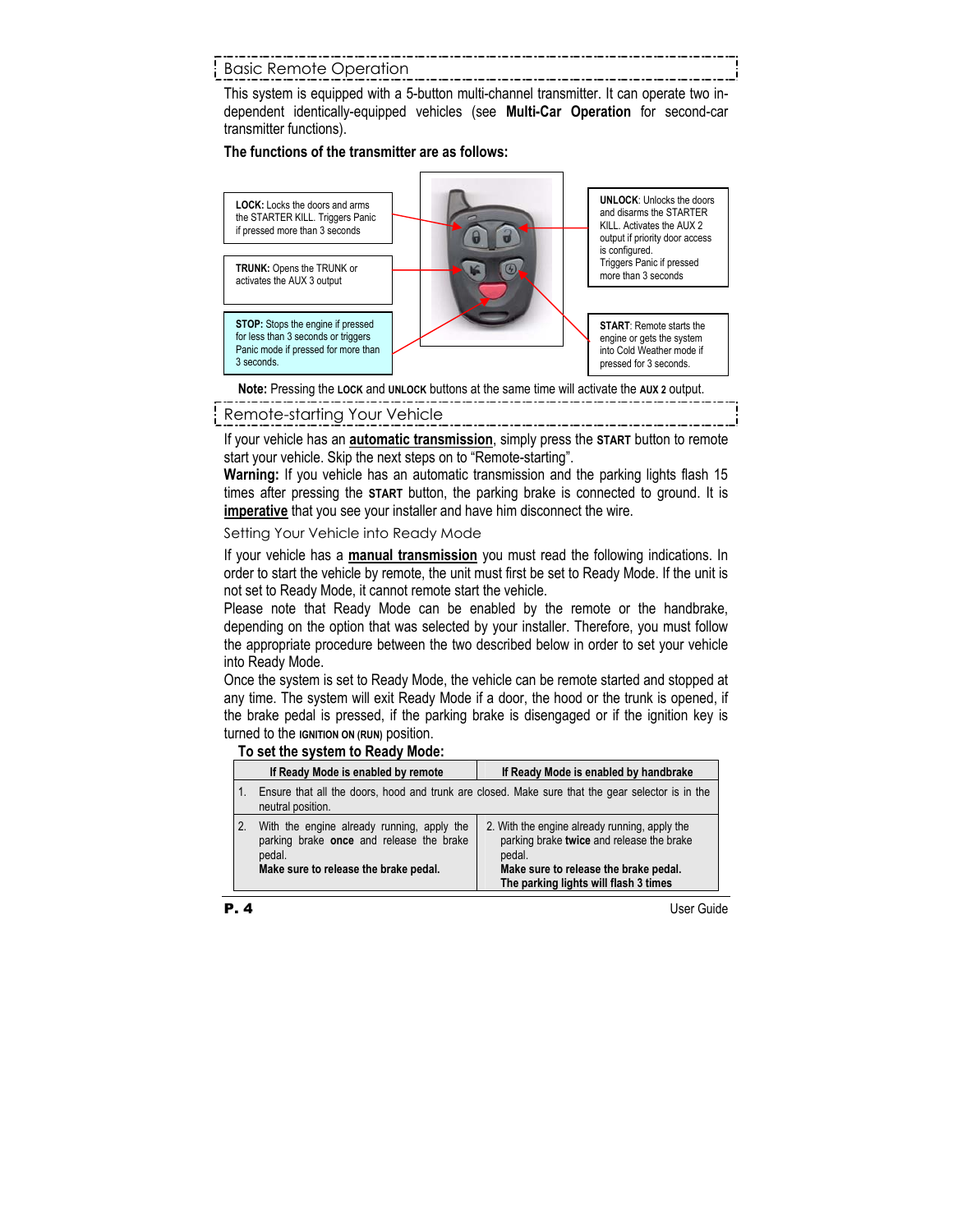|    |                                                                                                                                                                                                                                        | quickly and remain lit.<br>Skip to step 4. |
|----|----------------------------------------------------------------------------------------------------------------------------------------------------------------------------------------------------------------------------------------|--------------------------------------------|
| 3. | Within 20 sec. of engaging the parking brake,<br>press and hold LOCK, UNLOCK or<br><b>START/STOP</b> on the transmitter.<br>The parking lights will flash 3 times<br>quickly and remain lit.                                           |                                            |
|    | 4. Remove the key: the engine will continue running.                                                                                                                                                                                   |                                            |
|    | 5. Exit the vehicle and close all doors, hood and trunk.                                                                                                                                                                               |                                            |
| 6. | Press for approx. 1 second either:<br><b>LOCK</b> to lock the doors and shut down the engine;<br><b>UNLOCK</b> to unlock the doors and shut down the engine;<br><b>START/STOP</b> to shut down the engine without affecting the doors. |                                            |

#### Remote-starting

Press the **START** button for approx. 1 second. The parking lights will come **ON**, informing you that the unit has received your signal. The engine will start approx. 5 seconds later. The parking lights will remain on during the pre-programmed run time.

If the vehicle doesn't start at the first attempt, the system will shut down. If your vehicle is equipped with an automatic transmission, there will be 3 start attempts before the system gives up.

#### Heater & Heated Seat

When leaving the vehicle it is recommended to preset the accessory controls in preparation for the next remote start. Settings for the blower motor (fan), front and rear, as well as heated seats (if equipped) should not be left on **HIGH**. It is recommended to leave the settings on **LOW** or **MEDIUM** instead.

Windshield Wipers & Radio & Headlights

Certain vehicles require the radio and / or windshield wiper and / or headlight circuits to become energized while running under remote start. When leaving the vehicle you must ensure that the windshield wiper and headlight switches are **OFF**. Leaving the headlight switch **ON** on certain vehicles could cause them to remain **ON** even after remote starter shut down, resulting in a dead battery.

#### Driving Off

With the vehicle running under remote control, press the **UNLOCK** button to **DISARM** and **UNLOCK** the doors. Enter the vehicle and do the following:

Turn the ignition key to the **IGNITION ON (RUN)** position. (**Do not** turn the key to the Start position while the engine is running. This will cause the starter motor to re-engage.)

Press the brakes to disengage the remote starter unit.

You are now ready to drive off.

Idle Mode

**Convenience feature:** Idle Mode allows you to keep the engine running and the doors locked while you stop, for example, at a convenience store or for a short delivery.

This feature allows you to let the remote starter take over control of the vehicle (i.e. no Key in the Ignition Switch) while the engine is running. For example, if you stop for a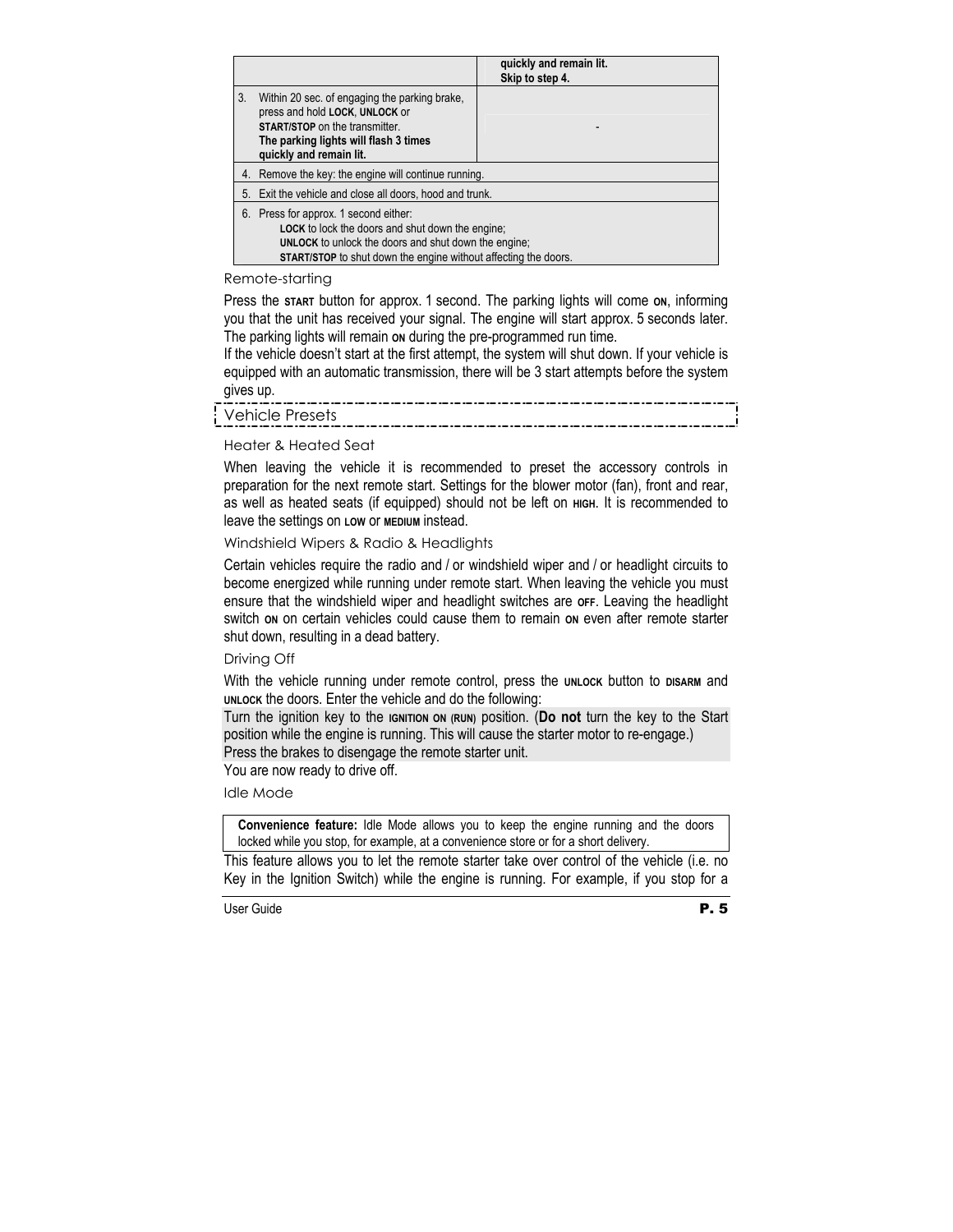delivery or at a convenience store, lock your vehicle and leave it running for the length of a run cycle while you are away.

# **To leave the vehicle in Idle Mode if your vehicle has an automatic transmission:**

- 1. With the engine running, press the **LOCK** or **UNLOCK** button (to unlock the doors) or the **START** button on the remote control until the parking lights come on.
- 2. Remove the key and exit the vehicle. The engine will go on running.
- 3. Lock the doors if needed.

The engine will go on running until the user re-enters the vehicle or until the expiration of the Engine Run Time.

If your vehicle has a **manual transmission**, Idle Mode can be activated through the same routine as that used for Ready Mode; at the last step, the **TRUNK** button is pressed instead of the other buttons:

- 1. Ensure that all the Doors are closed and that the Shifter is in the Neutral position.
- 2. With the Engine already running, apply the Parking Brake and release the Brake Pedal.

**Make sure to release the brake pedal.** 

- 3. Within 20 sec. Push **LOCK**, **UNLOCK** or **START** on the Transmitter. **The parking lights will flash 3 times quickly and remain lit.**
- 4. Remove the key: the Engine will go on running.
- 5. Exit the vehicle and close the Door.
- 6. Press the **TRUNK** button until the system is armed (the doors will be locked if remote door lock is installed).

If the pre-programmed run-time expires or if the user shuts down the engine by remote control, the vehicle will get in Ready Mode.

**Caution:** Do not leave children or pets unattended in a car running in Idle Mode.

## Valet Modes

The system can be placed in Valet Mode to disable the remote starting capabilities. If the vehicle needs to be serviced, or if you park it indoors, the Valet Mode will prevent the engine from being remote-started accidentally.

## **To put the system** *into* **Valet Mode:**

- 1. Turn the key to the **IGNITION ON (RUN)** position.
- 2. Within 3 sec. press the Valet button and release it, the Parking lights will flash 3 times. Turn the **IGNITION OFF,** the LED will come **ON**. (The system is in Valet Mode.)

## **To take the system** *out of* **Valet Mode:**

- 1. Turn the key to the **IGNITION ON (RUN)** position.
- 2. Within 3 sec. press and release the Valet button, the Parking Lights will flash tiwce. The LED will go **OUT**. (The system is out of Valet Mode.)

The Valet button can only be used if the ignition key is in the **IGNITION** ON (RUN) position.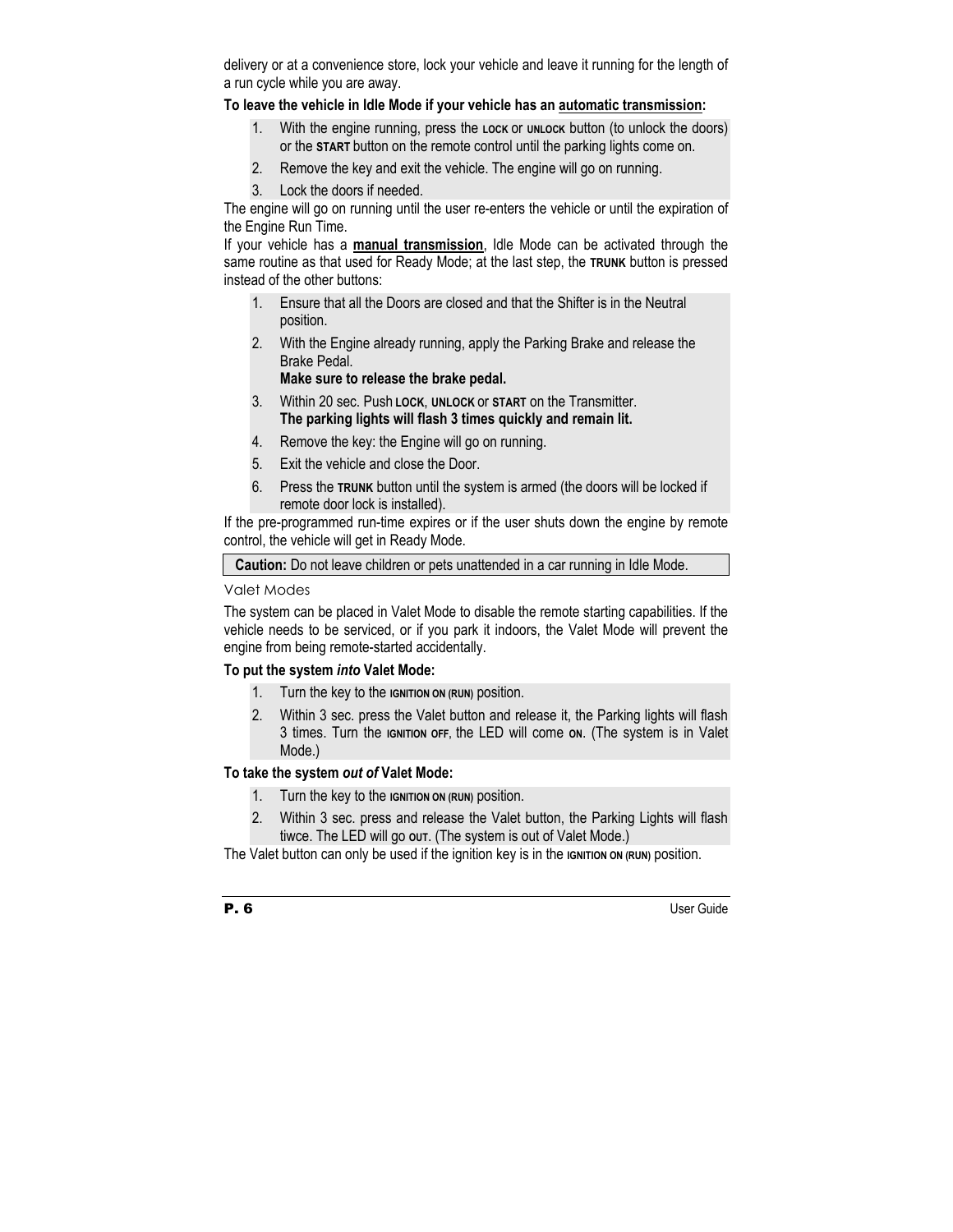#### Ignition Valet

The system can be placed in Valet Mode to disable the remote starting capabilities. If the vehicle needs to be serviced, or if you park it indoors, Valet Mode will prevent the engine from being accidentally started by remote control.

To ENTER Valet Mode

- 1. With the key in the Ignition switch, turn the key to the **ON (RUN/IGNITION)** and then **OFF**  positions 5 times within 10 seconds.
- 2. The Parking Light will flash 3 times indicating the Module is now in Valet Mode. The LED will turn **ON** solid.

#### To EXIT Valet Mode

- 1. With the key in the Ignition switch, turn the key to the **ON (RUN/IGNITION)** and then **OFF**  positions 5 times within 10 seconds.
- 2. The Parking Light will flash twice indicating the Module is now out of Valet Mode. The LED will turn **OFF**.

#### Remote Valet

This feature will put your vehicle into Valet Mode using the remote transmitter instead of the Valet button as above.

**Note:** Once the Electronic Valet is activated, the remote starter and Alarm features are disabled.

#### **To put the system** *into* **Valet Mode:**

- 1. Hold down the **UNLOCK** and **START** buttons simultaneously for 3 seconds.
- 2. The Parking Lights will flash 3 times.
- 3. The siren will chirp twice and the LED will come **ON**.

## **To take the system** *out of* **Valet Mode:**

- 1. Hold down the **UNLOCK** and **START** buttons simultaneously for 3 seconds.
- 2. The Parking Lights will flash 2 times.
- 3. The siren will chirp twice, then pause, then chirp twice again, and the LED will go **OUT**.

#### "Home Valet" TM Mode

This safety feature will remotely place the vehicle into a no-remote-start mode: if the vehicle is parked indoors there is no danger of the vehicle starting by accident with the remote control.

**Note:** Once the Home Valet Mode is activated, the vehicle will not start by remote.

#### **To** *activate* **the Home Valet Mode:**

- 1. Press the **LOCK** or **UNLOCK** button.
- 2. Within 3 seconds, press the **STOP** button until the parking lights go **out**.

## **To** *disable* **the Home Valet Mode:**

- 1. Turn the ignition key to the **IGNITION ON (RUN)** position. The system will warn you if someone attempts to start your vehicle while it stands in Home Valet Mode. The parking lights will:
- 2. Go **ON** then **OFF**; then:
- 3. Flash **twice**, pause; then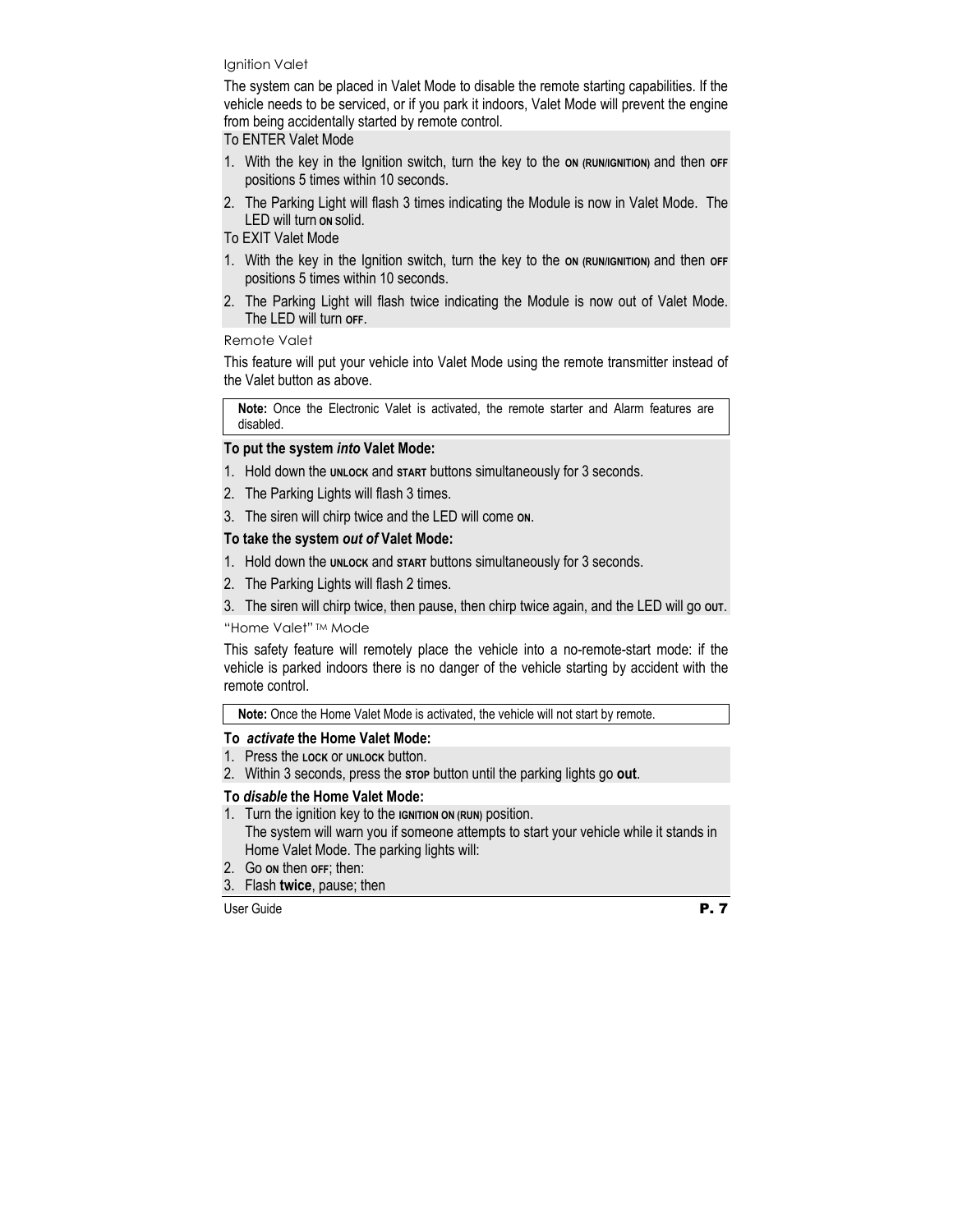#### 4. Flash **twice** again.

Panic Mode

#### **Safety feature:** Activate Panic Mode in an emergency situation.

In an emergency situation, you can activate Panic Mode using the **LOCK** or **UNLOCK** or **STOP** button. This will:

| Shut down the engine,                  | Disarm the Starter Kill and                 |
|----------------------------------------|---------------------------------------------|
| Unlock the doors (if UNLOCK is         | Activate the siren for 1 minute.            |
| pressed)                               | (See below for a description of the Starter |
| Or lock the door (if Lock is pressed), | Kill.)                                      |

#### **To activate Panic Mode**

Press and hold the **STOP** button for approximately 3 seconds until the siren starts to sound and the parking lights flash

Or press and hold the **UNLOCK** button for approximately 3 seconds until the siren starts to sound and the parking lights flash: this will unlock the doors before the siren sounds.

*Or* press and hold the **LOCK** button for approximately 3 seconds until the siren starts to sound and the parking lights flash: this will lock the doors before the siren sounds.

Panic Mode will automatically shut down after 1 minute.

**Note:** To stop Panic Mode before the 1-minute delay, press the **LOCK** or **UNLOCK** button until the siren stops.

#### Quick Lockout™

(Also called **Secure Panic**.) For fast protection, the system will **LOCK** all doors when you press the **brake pedal while the siren is sounding**. (**Quick Lockout** is only available when *Panic* has been activated.)

#### Cold Weather Mode

If your vehicle has a Manual transmission, Ready mode should be set before entering Cold Weather. When the Cold Weather Mode is active, the engine starts every 2 hours and runs for 3 minutes (or for 8 or 20 minutes with Diesel engines); the routine will go on for a period of 24 hours.

#### **To** *enter* **Cold Weather Mode:**

Press and hold the **START** button for 3 seconds until the parking lights flash 3 times. (If Safe Start is enabled, the **START** button must be pressed beforehand – see below*.*)

#### **To** *enter* **Cold Weather Mode if Safe Start has been activated:**

Press and hold the **START** button for 3 seconds until the parking lights flash 3 times.

#### **To** *exit* **Cold Weather Mode, do any one of the following:**

Open the hood.

Start the engine using the remote control.

Turn the ignition key to the **IGNITION ON (RUN)** position.

Press and hold the **START** button for 3 seconds. (The parking lights will flash once.)

To check whether Cold Weather Mode is active, press and release the brake pedal: the parking lights should stay on while your foot is on the brake pedal.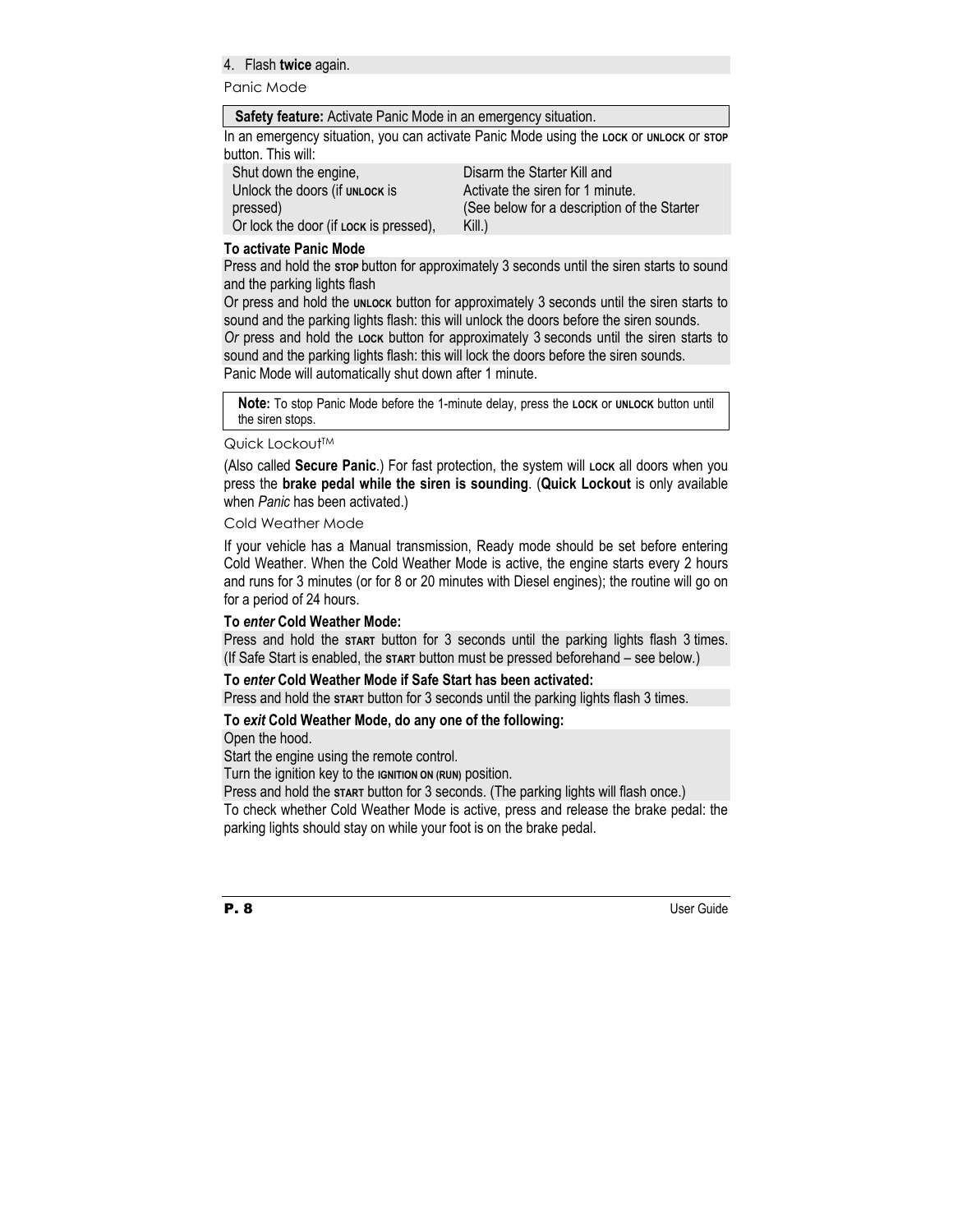#### Priority Door Access

This safety feature lets you unlock only the driver's door when you press the **UNLOCK** button on the transmitter, and then **UNLOCK** the rest of the vehicle doors if the **UNLOCK** button is pressed for a second time within 3 seconds.

#### Chirp Delete

To temporarily disable the siren's chirp confirmations upon arming and disarming (e.g. in a quiet neighbourhood):

- 1. Press the **TRUNK** button, the Parking Light will flash once
- 2. Within 3 seconds, press the **LOCK** or **UNLOCK** button to arm or disarm without any chirps.

**Note:** Your installer can program the Chirps Disabled feature if you want the chirps to be permanently disabled.

Shock Delete

The shock sensor can be temporarily disabled. To temporarily disable shock and warnaway sense:

Press the **TRUNK** button and, within 3 seconds,

Press the stop button.

Shock senses will now be ignored until the next disarming of the system.

User-selectable Options

The system was designed with flexibility and OEM integration in mind. With its programmable options, this unit can single-handedly control nearly any electrical system in your vehicle.

**Note:** The programming of your system should be left to a professional. Changing any one of the settings may affect the operation of your system.

The user-selectable options are as follows:

| Safe Start                      | Ignition Re-Lock            |
|---------------------------------|-----------------------------|
| <b>Remote Door Locks</b>        | Secure Lock                 |
| Passive or Active Arming        | <b>Remote Trunk Release</b> |
| <b>Disarm Notification</b>      | <b>Starter Kill</b>         |
| Shock Sense and Warn-Away Sense | Engine Run Time             |
| Siren Chirps                    | Multi-Car Operation         |
| Ignition-Controlled Door Locks  |                             |

Safe Start

**Safety feature:** Safe Start features will prevent accidental remote starts.

If this feature is enabled, the user must press the **START** button 2 times within 3 seconds to remote-start the vehicle.

If **Swap Start** Mode has been configured by your installer, to remote-start your vehicle press **LOCK** and **UNLOCK** simultaneously. (Press **START** to trigger the **AUX 2** output.)

Safe Start features will eliminate accidental remote starts, e.g. when there are children playing with the transmitter.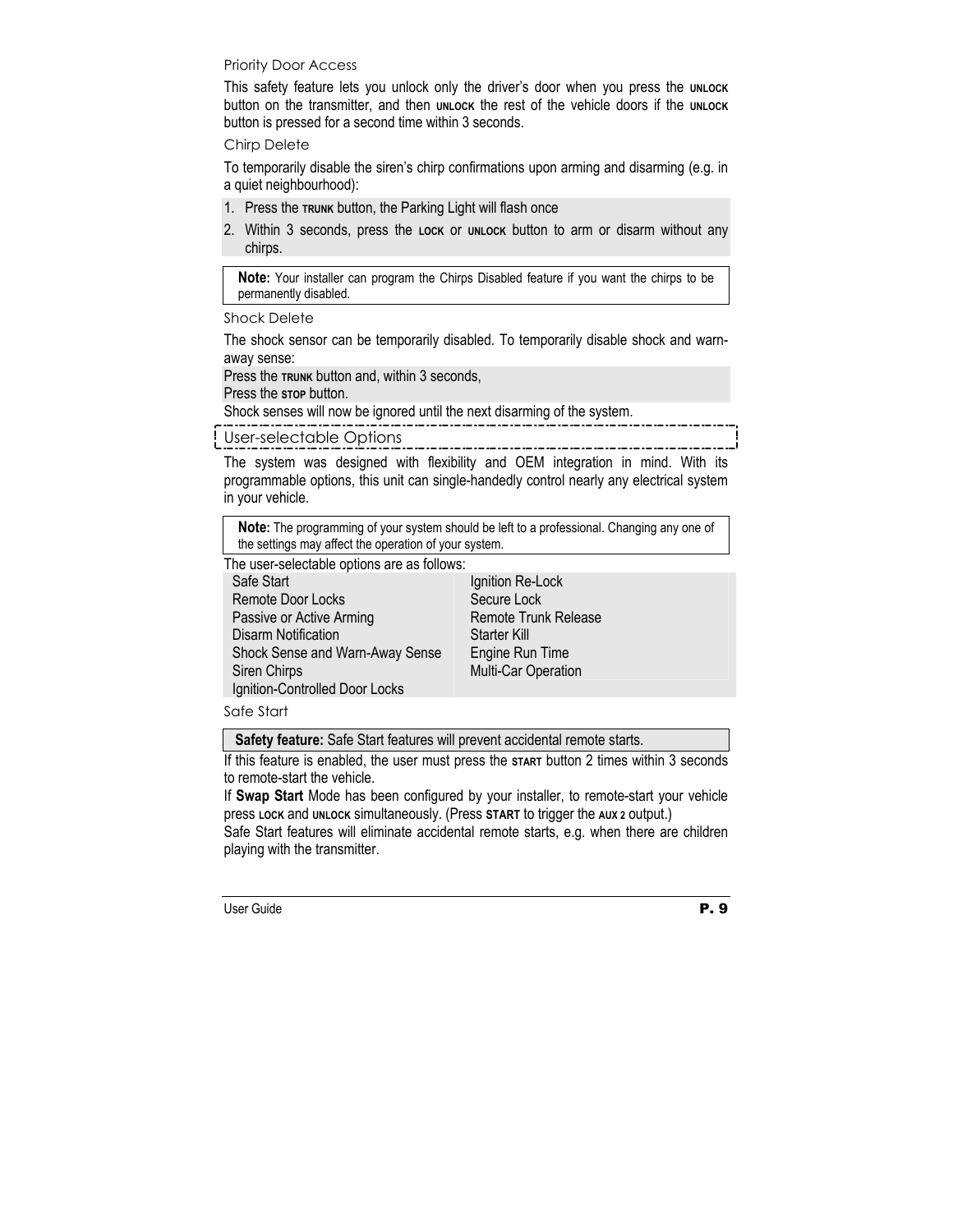#### Remote Door Locks

If your system was installed with the Remote Door Locks option, you will have the convenience of remote keyless entry.

#### **To UNLOCK your doors and DISARM the system:**

- 1. Press and hold the **UNLOCK** button for approx. 1 sec.
- 2. The parking lights will flash twice and the LED will go out to confirm that the doors have been unlocked, that the Starter Kill feature is disarmed (if it was installed) and that the Alarm is disabled.

#### **To LOCK your doors and ARM the system:**

- 1. Press and hold the **LOCK** button for approx. 1 sec.
- 2. The parking lights will flash once and the LED will flash slowly to confirm that the doors have been locked, that the Starter Kill feature is enabled (if it was installed) and that the Alarm is armed.

#### Passive or Active Arming

By default, the system is configured to **Passive Arming Mode**. In Passive Arming Mode, the Starter Kill and the Alarm will automatically arm **30 seconds** after the last door is closed. The system will not arm itself if a door is left open.

**Important note:** When the system re-arms automatically or if there is an Alarm condition, you can disarm the system by simply pressing the **UNLOCK** button.

#### Disarmed Notification

(**OFF** by default.) This feature will notify the user when the vehicle was left disarmed: after the Engine has been shut down and all doors have been closed, after 10 seconds the horn will honk once if the doors have been left unlocked.

Shock Sense And Warn-Away Sense

(Both enabled by default.) This system can react to a full shock by triggering the Alarm; it can also respond to a lighter shock (30 % of the strength of a full shock) by giving a *warn-away* (without triggering an Alarm condition). When the Engine is running after a remote start, however, **the system will prevent any Alarm condition to be triggered** ; it will still give a warning sound if *warn-away* is enabled.

#### Siren Chirps

(On by default.) The siren will chirp to confirm the system's basic operations:

By default, when the doors are being **locked** the siren will give **one chirp** if none of the zones are active.

If a **zone is active** as the doors are being **locked**, the siren will give **three chirps**. When the doors are being **unlocked**, the siren will give **two chirps** if no intrusion was detected.

If an **intrusion was detected**, as the doors are being **unlocked** the siren will give **four chirps**.

The system can alternatively be set to:

**Warning Mode** (no chirp during lock/unlock – unless a zone is active when locking, in which case there will be 3 chirp upon locking – or unless the alarm was triggered, in which case there will be 4 chirps when unlocking);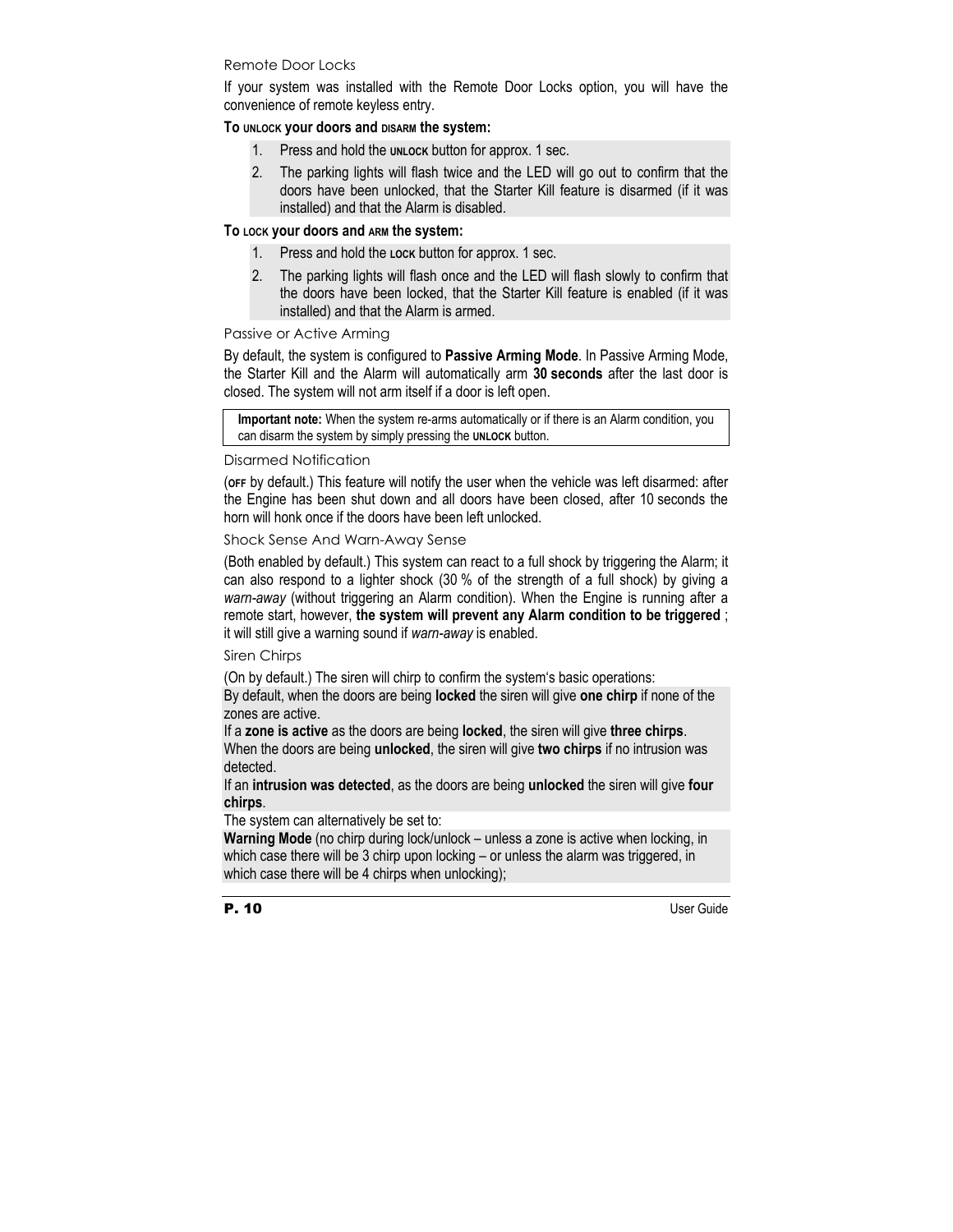**Open Zone Notification** (the system will warn for doors opened up to 10 seconds after arming).

**No Chirp** (the vehicle will not chirp under any circumstance).

## Open Zone Notification

**(Off by default.)** This feature will warn the user when a Door is left open: upon the arming of the Module, a 10-sec. notification delay will take place, after which the Siren will chirp 3 times if an open door is detected.

#### Ignition-Controlled Door Locks

This is an added security feature. If your system was installed with the Ignition-Controlled Door Locks option, the doors will automatically be locked as soon as the key is turned to the **IGNITION ON (RUN)** position while the brakes are pressed. When the key us turned to the **OFF** position, the doors will automatically be unlocked.

#### Ignition Re-Lock

When the Ignition-Controlled Door Locks option is enabled and the ignition is on, should any door be unlocked and opened, all the doors will be re-locked next time the brake pedal is pressed.

#### Secure Lock

This is an added security feature. If your system was installed with the Secure Lock option, it will automatically lock your doors and arm the system 4 seconds after your start your car by remote. The system will automatically lock the doors again after shut-down.

#### Remote Trunk Release

If your system was installed with the Remote Trunk Release, you can open your trunk by pressing the **TRUNK** button for 3 sec. on the transmitter, or by pressing the **TRUNK** button **twice** within 3 sec.

#### Starter Kill

This added security feature will immobilize your vehicle when the system is armed. If your system was installed with the Starter Kill option, you will not be able to start your vehicle with the key unless the system has been disarmed first.

The Starter Kill option follows the Alarm arming function, and can therefore be programmed to be **active** (will not arm automatically) or **passive** (will arm automatically). In **passive** Mode, the Starter Kill can be set to arm automatically in 30 seconds either with or without Siren chirps.

To disarm the Starter Kill, press and hold the **UNLOCK** button on the transmitter. The parking lights will flash twice. (If door locks were installed, this will also unlock the doors.) In **passive** Mode, the system will automatically re-arm itself 30 seconds after unlocking the doors if the key has not been inserted in the ignition by then.

To **arm** the Starter Kill, press and hold the **LOCK** button on the transmitter. The parking lights will flash once. (If the door locks were installed, this will also lock the doors.)

#### Turbo Mode

If Turbo Mode is configured at installation, it will allow a turbocharger to idle down after the user leaves the vehicle: the unit will take over the vehicle and keep it running for 60 seconds (or until it is shut down by remote control), then shut down the engine and set the Remote Car Starter to Ready Mode.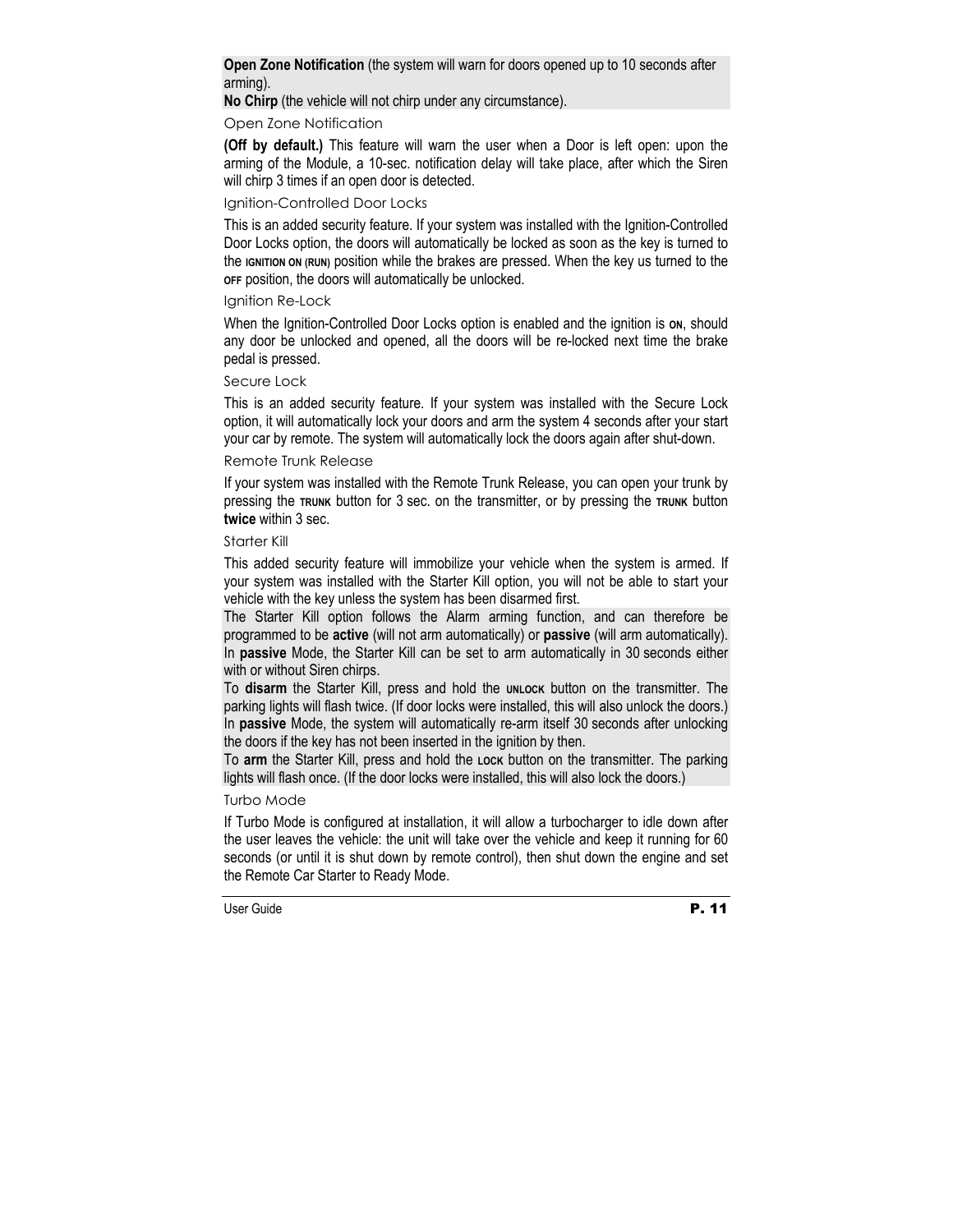If your vehicle has an **automatic transmission**, proceed as follows to set the system in Turbo Mode:

- 1. With the engine already running, press the **LOCK** button on the transmitter until the parking lights come **ON**.
- 2. Remove the ignition key from the ignition switch. **The engine will go on running.**
- 3. Exit the vehicle and close the door.
- 4. Press the TRUNK button to lock the doors; the engine will shut down after 60 seconds of Turbo Mode.

If your vehicle has a **manual transmission**, follow all steps of the Ready Mode routine, to activate Turbo Mode:

- 1. Ensure that all the doors are closed and that the shifter is in the neutral position.
- 2. With the engine already running, apply the parking brake and release the brake Pedal.

Make sure to release the brake pedal.

- 3. Within 20 sec. Press **LOCK**, **UNLOCK** or **START** on the transmitter. The parking lights will flash 3 times quickly and remain lit.
- 4. Remove the key: the engine will go on running.
- 5. Exit the vehicle and close the door.
- 6. Press and hold either:
- a. **LOCK** to lock the doors and shut down the engine after 60 sec.;
- b. **UNLOCK** to unlock the doors and shut down the engine after 60 sec.;
- c. **STOP** to shut down the engine immediately, without affecting the doors (this will bypass Turbo Mode).
- d. **TRUNK TO SET THE VEHICLE INTO IDLE MODE**

#### Engine Run Time

If you have a gas engine, your system can be programmed to run the engine for 3, 15, or 25 minutes (15 min default). If you have a diesel engine, it can be programmed to run the engine for 8, 20, or 30 minutes (20 min default).

#### Extended Run Time

With the vehicle running under a remote start, pressing and holding the start button for more than 1 second will reset the run time counter to zero and restart the run time cycle from the beginning.

To stop the vehicle, at any moment, simply press the **STOP** button. This procedure can only be carried out once per remote start.

**Example:** if your Module is programmed for a run time of 3 minutes and your vehicle has been running for 2 minutes already, pressing the **START** button will reset the counter to zero and the Engine will run for another cycle (in this case, 3 minutes).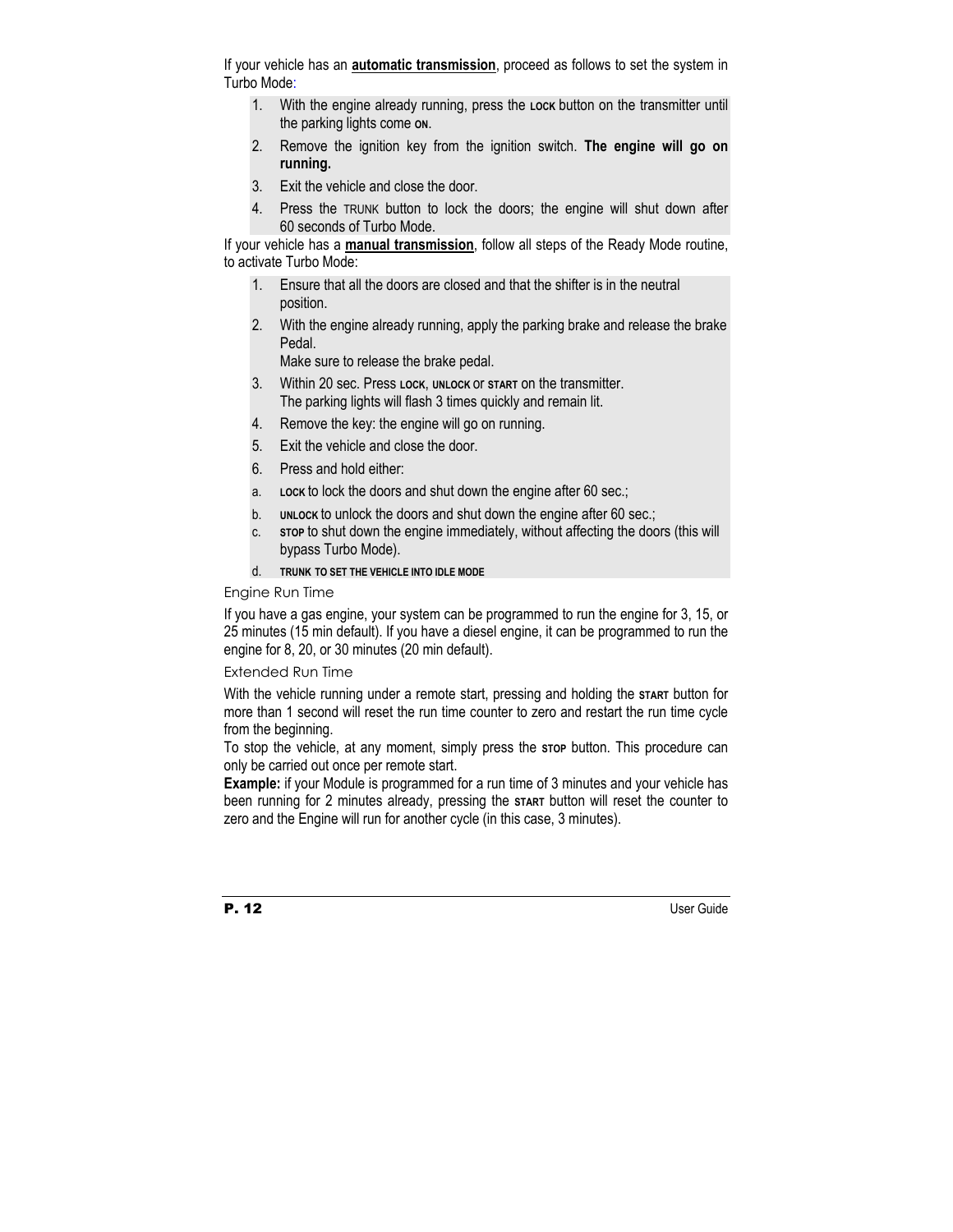#### Multi-Car Operation

This option allows the owner of two vehicles, both equipped with identical systems, to control both systems with only one remote transmitter. To control the second vehicle, simultaneously press the **TRUNK** button and the button of the function you wish to use:

Press **TRUNK** + **LOCK** button simultaneously: **LOCK** Press **TRUNK** + **UNLOCK**: **UNLOCK** Press **TRUNK** + **START**: **START** Press **TRUNK** + **STOP**: **STOP** Press **TRUNK** + **LOCK** + **UNLOCK**: **AUX 3 (TRUNK)** Press **TRUNK** + **START** for 3 sec: COLD WEATHER MODE

#### Car Finder

When enabled, the Car Finder option will help you locate your vehicle by sending a pulsating signal through the horn or the siren. To hear the signal, press the Lock and **UNLOCK buttons** simultaneously. This will produce a pulsating signal for the time you keep the buttons pressed.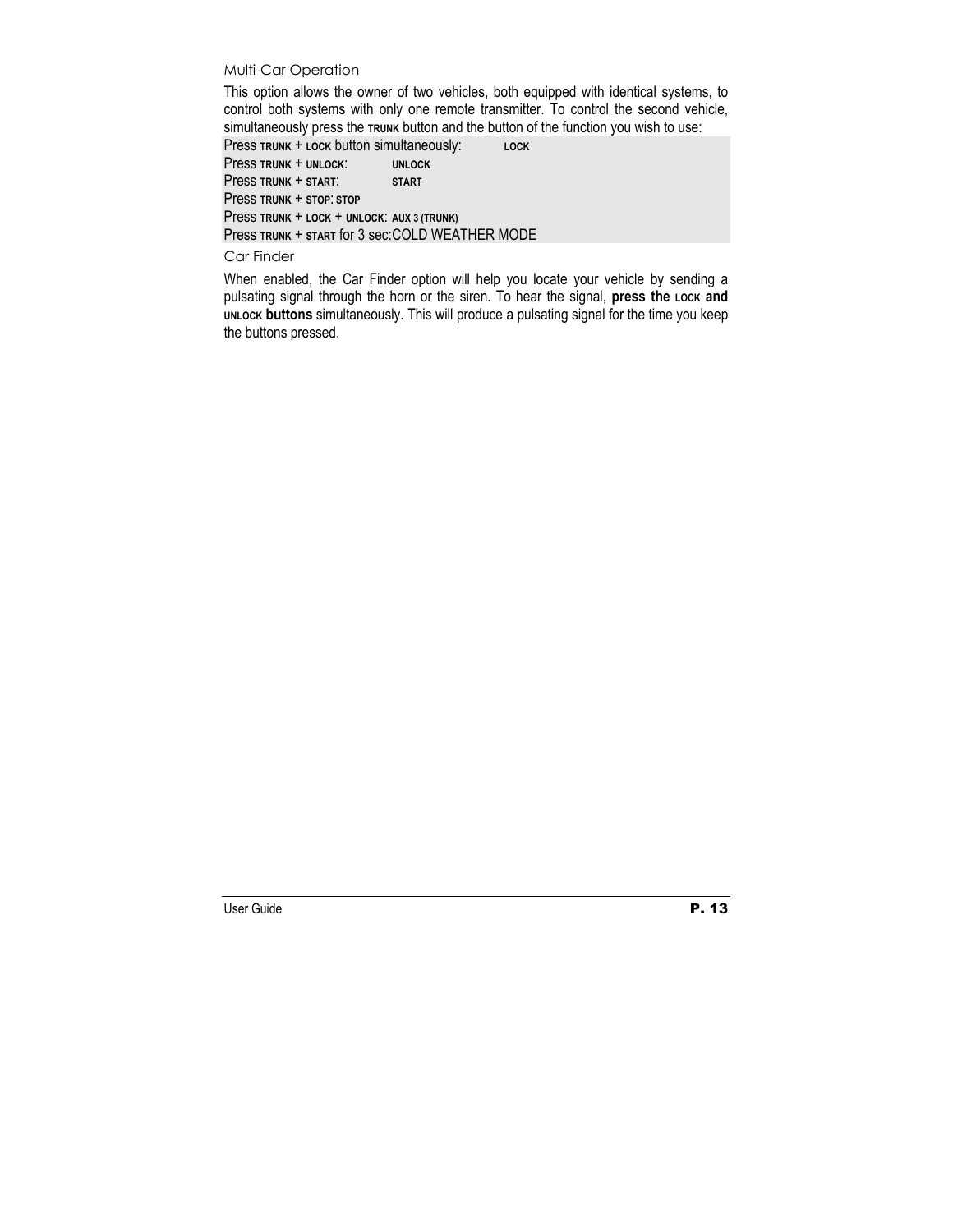# Parking Lights Flash Rate (Normal Operation)

| <b>Flashes</b>                                 | <b>Description</b>                                                                                                                                                                                                                                             |  |  |
|------------------------------------------------|----------------------------------------------------------------------------------------------------------------------------------------------------------------------------------------------------------------------------------------------------------------|--|--|
| 1                                              | Doors locked. Alarm and starter kill armed.<br>$\bullet$<br>Start signal received by the module.<br>Run time has expired.<br>Cold weather mode cancelled.<br>$\bullet$<br>TRUNK button pressed.<br>$\bullet$                                                   |  |  |
| $\mathbf{2}$                                   | Remote start attempt cancelled by remote.<br>٠<br>Exiting remote valet<br>Doors unlocked, starter kill disarmed.<br>Power-up reset.<br>Exiting ignition valet<br>Board set from manual to automatic:<br>Power ON to OFF(Automatic<br>power ON<br>transmission) |  |  |
| 2 slow flashes then<br>8 quick flashes         | Reset from Manual to Automatic                                                                                                                                                                                                                                 |  |  |
| 3                                              | Entering ignition valet<br>Entering remote valet.<br>$\bullet$<br>Entering extended run time<br>Entering or exiting Ready Mode<br>$\bullet$<br>$\bullet$                                                                                                       |  |  |
| 4                                              | +12 V detected on the brake input wire<br>• Board set from automatic to manual; power<br>$\bullet$<br>either while cranking or during run time.<br>ΩN<br>• Power ON to OFF (manual transmission)<br>Entering multi-speed tach programming.<br>٠                |  |  |
| 5 Fast                                         | Tach signal programmed.<br>٠<br>New transmitter programmed.<br>$\bullet$                                                                                                                                                                                       |  |  |
| 6                                              | A remote start was attempted while a tach-before-crank signal was detected before cranking.<br>$\bullet$                                                                                                                                                       |  |  |
| 8                                              | Unit reset<br>$\bullet$                                                                                                                                                                                                                                        |  |  |
| 10                                             | A ground (-) signal was detected on the hood pin input wire.<br>$\bullet$                                                                                                                                                                                      |  |  |
| <b>When pressing START</b><br>15 quick flashes | The parking brake is connected to ground (automatic transmission)<br>$\bullet$                                                                                                                                                                                 |  |  |
| $1 - pause - 2$                                | There was a remote start attempt while the vehicle was in valet mode.<br>٠<br>Failed start: vehicle's low battery voltage.                                                                                                                                     |  |  |
| ON SOLID for 3<br>seconds                      | followed by 1 flash<br>• Exiting cold weather mode                                                                                                                                                                                                             |  |  |
|                                                | followed by 3 flashes<br>• Entering cold weather mode                                                                                                                                                                                                          |  |  |
| <b>ON continuously</b>                         | Idle mode: Idle mode is engaged<br>$\bullet$<br><b>Run time:</b> The vehicle has been remote started and is in run time.<br>$\bullet$                                                                                                                          |  |  |
| ON 2 seconds                                   | The hood has been opened and a ground (-) signal has been detected on the hood pin input<br>$\bullet$<br>wire.                                                                                                                                                 |  |  |
| ON 4 seconds                                   | Locking or unlocking a door (with Door pulses configured to 4 sec.)<br>$\bullet$                                                                                                                                                                               |  |  |
| ON 20 seconds                                  | The hood pin has been flashed and you now have access to the programming options.<br>٠                                                                                                                                                                         |  |  |
| <b>Constant flashes</b><br>up to 60 sec.       | In Siren or Horn Mode: Alarm condition generated by an intrusion, or when the System is<br>$\bullet$<br>powered up.                                                                                                                                            |  |  |

j